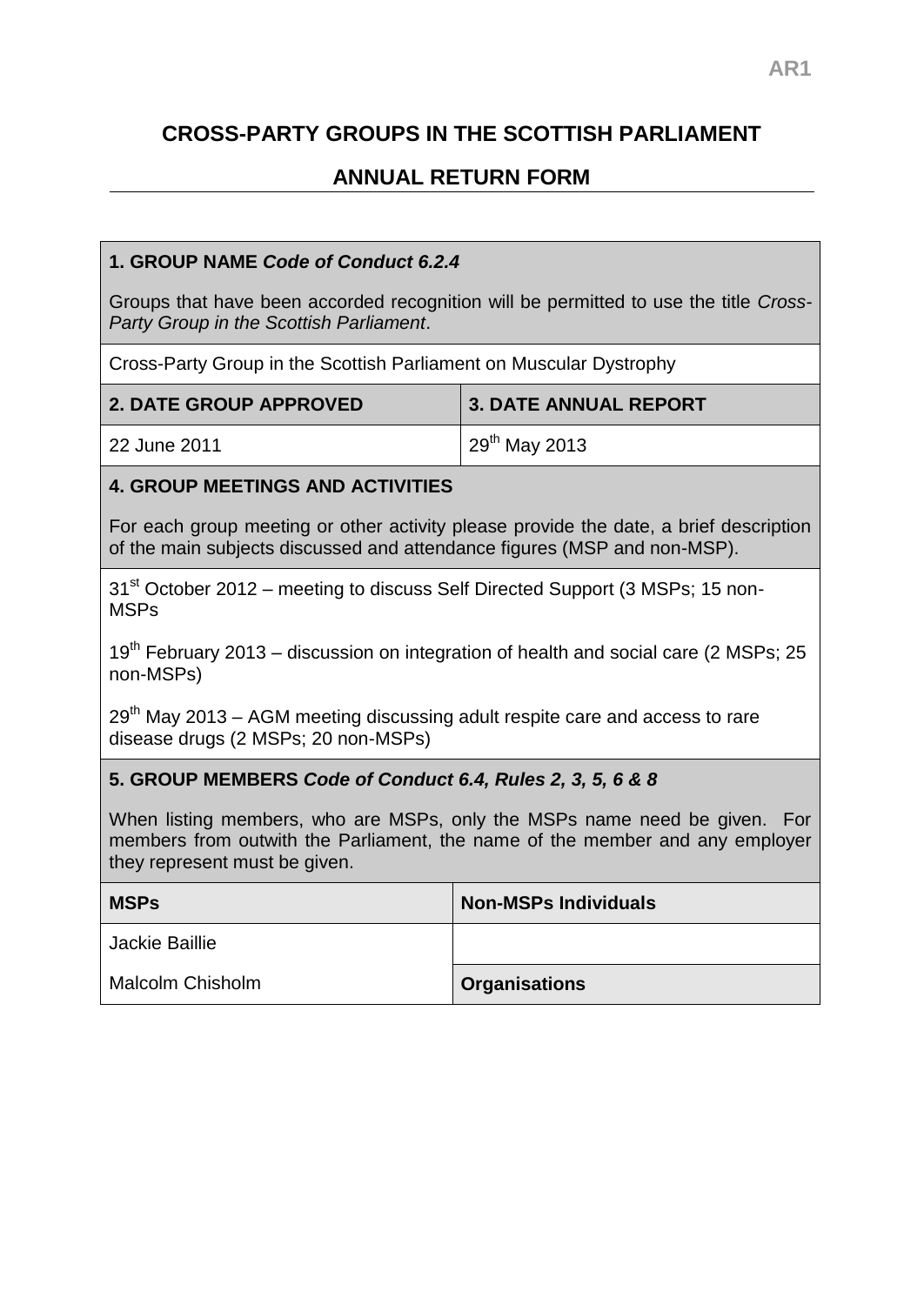| <b>Rhoda Grant</b>    | Muscular Dystrophy Campaign |
|-----------------------|-----------------------------|
| <b>Hugh Henry</b>     |                             |
| <b>Mary Scanlon</b>   |                             |
| John Wilson           |                             |
| <b>Alison McInnes</b> |                             |
| Nanette Milne         |                             |

## **6. GROUP OFFICERS** *Code of Conduct 6.4, Rule 4*

Please amend titles as necessary e.g. to indicate joint office holders, or preferred titles.

| <b>Convener</b>        | Jackie Baillie MSP |
|------------------------|--------------------|
| <b>Deputy-Convener</b> | Nanette Milne MSP  |
| <b>Secretary</b>       |                    |
| <b>Treasurer</b>       |                    |

## **7. FINANCIAL OR OTHER BENEFITS RECEIVED** *Code of Conduct 6.3.1 & 6.3.6, 6.4 Rule 10*

The group must register any financial or other material benefit received by the group from whatever source, where the value of the financial sum or benefit from any single source exceeds £500 in any one calendar year. This includes donations, sponsorship, subscriptions, hospitality, gifts, visits, provision of services or accommodation or staff assistance. The value of use of Parliamentary facilities need not be registered.

The details requiring to be registered include a brief description of the benefit, the approximate monetary value, the date on which it was received and the source from which it came. Where a consultancy organisation provides benefits, the client on whose behalf these are provided should be named.

| <b>Date</b> | <b>Amount</b> | <b>Description</b> |
|-------------|---------------|--------------------|
|             |               |                    |

## **8. GROUP SUBSCRIPTION** *Code of Conduct 6.4, Rule 9*

Where a group charges or proposes to charge a subscription, this must be reasonable and the same for all members. The amount of the subscription should be registered and the purposes for which it is intended to use the subscription.

| Amount per group member per year |
|----------------------------------|
|----------------------------------|